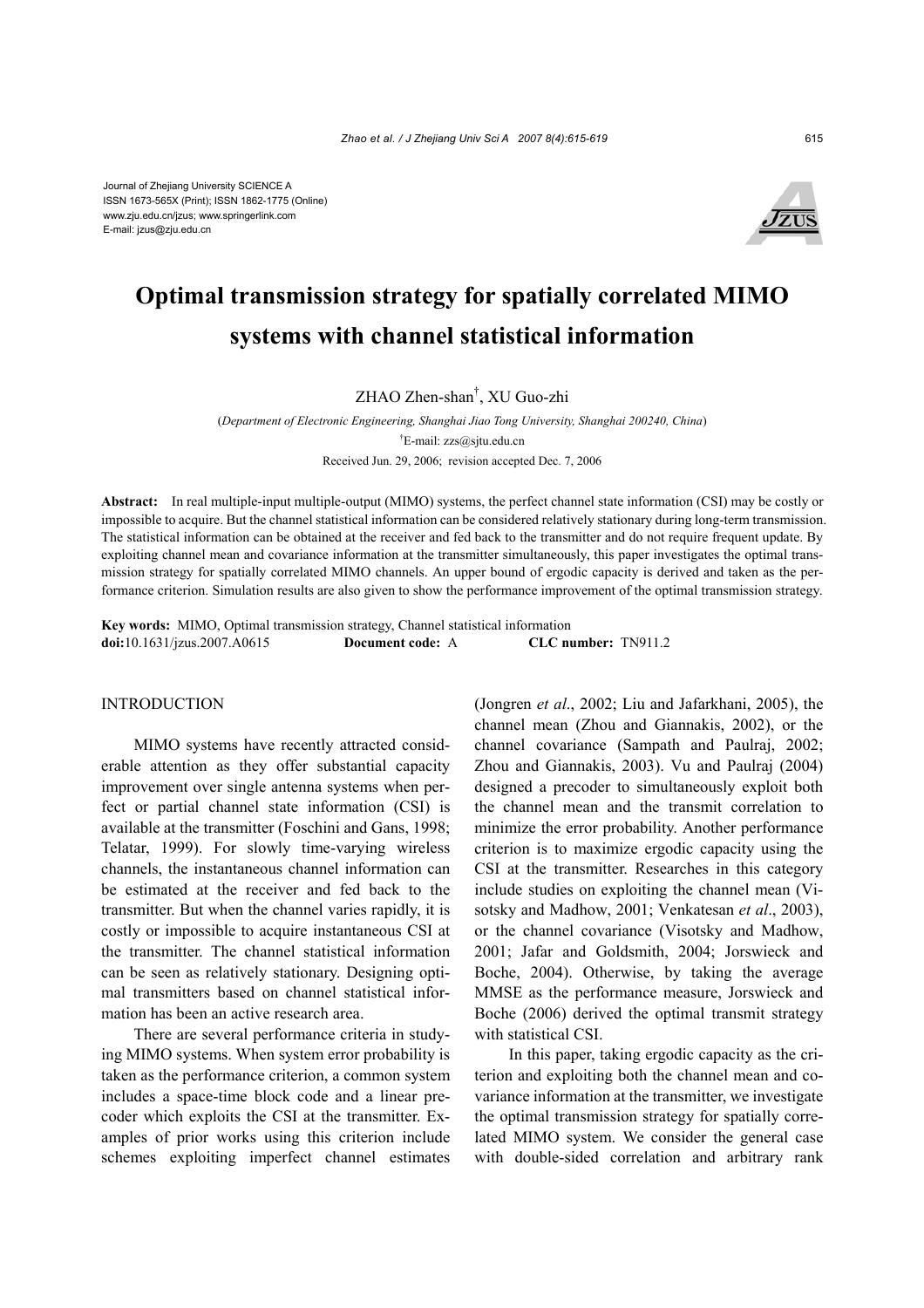channel mean. The optimal input signal covariance matrix that maximizes the channel ergodic capacity is derived and the optimal power allocation algorithm is presented. Some numerical results are given for studying the effects of the system parameters on the optimal transmission strategy.

## SYSTEM MODEL

Consider a MIMO wireless system with *N*<sup>t</sup> transmit and  $N_r$  receive antennas modeled by

$$
r = Hx + n,\tag{1}
$$

where  $r \in \mathbb{C}^{N_r \times 1}$  is the received signal vector,  $\mathbf{x} \in \mathbb{C}^{N_t \times 1}$  is the transmitted signal vector satisfying the power constraint  $E[x^H x] \leq E_x$ ,  $n \in \mathbb{C}^{N_r \times 1}$  is a vector of zero-mean additive complex Gaussian noise with  $E[nn^{\text{H}}] = \sigma_n^2 I_{N_r}$ , and  $H \in \mathbb{C}^{N_r \times N_t}$  is the MIMO channel matrix. Assuming the channel has non-zero mean and spatially correlation at both ends of the MIMO link, then the channel can be written in the form (Vu and Paulraj, 2004)

$$
\boldsymbol{H} = \sqrt{a}\,\boldsymbol{\bar{H}} + \sqrt{b}\,\boldsymbol{R}_{\rm r}^{\frac{1}{2}}\boldsymbol{H}_{\rm w}\,\boldsymbol{R}_{\rm t}^{\frac{1}{2}},\tag{2}
$$

where  $\overline{H}$  is the normalized channel mean,  $H_w$  is a complex Gaussian random matrix with independent zero-mean unit-variance entries, *a* and *b* are power normalization coefficients,  $\mathbf{R}_r$  and  $\mathbf{R}_t$  are normalized receive and transmit correlation matrices, such that

$$
\text{tr}(\overline{\mathbf{H}}^{\text{H}}\overline{\mathbf{H}}) = N_{\text{t}}N_{\text{r}}; \ \text{tr} \mathbf{R}_{\text{r}} = N_{\text{r}}; \ \text{tr} \mathbf{R}_{\text{t}} = N_{\text{t}}.
$$
 (3)

The ergodic capacity of the MIMO system in Eq.(1) can be expressed by (Telatar, 1999)

$$
C = \max_{\text{tr} Q \leq 1} E \left[ \log_2 \det \left( \boldsymbol{I}_{N_\text{r}} + \frac{\gamma}{N_\text{t}} \boldsymbol{H} \boldsymbol{Q} \boldsymbol{H}^\text{H} \right) \right], \quad (4)
$$

where  $\gamma = E_x / \sigma_n^2$  is the signal to noise ratio (SNR),  $Q= E[xx^H]$  is the covariance of the input signal,  $I_{N_r}$  is an  $N_r \times N_r$  identity matrix. Throughout this paper, we

assume that the channel is perfectly known at the receiver and the channel mean  $(\overline{H})$  and fading channel covariance matrices  $(R_r, R_t)$  are known at the transmitter. The problem of maximizing the channel ergodic capacity reduces to finding the optimal covariance of the Gaussian input signal as a function of the channel statistical information obtained at the transmitter.

### OPTIMAL TRANSMISSION STRATEGY

The SVD of the channel mean is  $\sqrt{a}\vec{H} = UAV^{\text{H}}$ , where  $U$  and  $V$  are unitary matrices. From Eq.(2), we can derive that

$$
HQHH = (\sqrt{a}\overline{H} + \sqrt{b}Ri1Hw Ri1)Q(\sqrt{a}\overline{H} + \sqrt{b}Ri1Hw Ri1)H
$$
  
=  $U(A + \sqrt{b}UHRi1HwRi1V)VHQV$   
 $\cdot (AH + \sqrt{b}VHRi1HwHRi1U)UH.$  (5)

Then the channel ergodic capacity can be obtained:

$$
C = \max_{\text{tr}\mathcal{Q} \leq 1} E \left\{ \log_2 \det \left[ \boldsymbol{I}_{N_{\text{r}}} + \frac{\gamma}{N_{\text{t}}} (\boldsymbol{\Lambda} + \sqrt{\boldsymbol{b}} \boldsymbol{U}^{\text{H}} \boldsymbol{R}_{\text{r}}^{\frac{1}{2}} \boldsymbol{H}_{\text{w}} \boldsymbol{R}_{\text{t}}^{\frac{1}{2}} \boldsymbol{V}) \right. \right. \\ \left. + \boldsymbol{V}^{\text{H}} \boldsymbol{Q} \boldsymbol{V} (\boldsymbol{\Lambda}^{\text{H}} + \sqrt{\boldsymbol{b}} \boldsymbol{V}^{\text{H}} \boldsymbol{R}_{\text{t}}^{\frac{\text{H}}{2}} \boldsymbol{H}_{\text{w}}^{\text{H}} \boldsymbol{R}_{\text{r}}^{\frac{\text{H}}{2}} \boldsymbol{U}) \right] \right\}
$$
\n
$$
= \max_{\text{tr}\mathcal{Q} \leq 1} E \left\{ \log_2 \det \left[ \boldsymbol{I}_{N_{\text{t}}} + \frac{\gamma}{N_{\text{t}}} \boldsymbol{Q}^{\frac{\text{H}}{2}} \boldsymbol{V} (\boldsymbol{\Lambda}^{\text{H}} + \sqrt{\boldsymbol{b}} \boldsymbol{V}^{\text{H}} \boldsymbol{R}_{\text{t}}^{\frac{\text{H}}{2}} \right. \right. \\ \left. \cdot \boldsymbol{H}_{\text{w}}^{\text{H}} \boldsymbol{R}_{\text{r}}^{\frac{\text{H}}{2}} \boldsymbol{U} ) (\boldsymbol{\Lambda} + \sqrt{\boldsymbol{b}} \boldsymbol{U}^{\text{H}} \boldsymbol{R}_{\text{r}}^{\frac{1}{2}} \boldsymbol{H}_{\text{w}} \boldsymbol{R}_{\text{t}}^{\frac{1}{2}} \boldsymbol{V} ) \boldsymbol{V}^{\text{H}} \boldsymbol{Q}^{\frac{1}{2}} \right] \right\}.
$$
\n(6)

Eq.(6) is obtained using the property  $|I+A B|=$ |*I*+*BA*|, for arbitrary *A* and *B*.

Define  $\tilde{H} = \sqrt{b}U^{\mathrm{H}}R_{\mathrm{r}}^{1/2}H_{\mathrm{w}}R_{\mathrm{t}}^{1/2}V$  and  $\tilde{Q}^{1/2} = V^{\mathrm{H}}Q^{1/2}$ , then the power constraint of the input signal covariance changes to be

$$
\operatorname{tr}\boldsymbol{Q} = \operatorname{tr}(\boldsymbol{V}\tilde{\boldsymbol{Q}}\boldsymbol{V}^{\mathrm{H}}) = \operatorname{tr}\tilde{\boldsymbol{Q}}.\tag{7}
$$

And Eq.(6) can be written as

$$
C = \max_{\mathfrak{m}\tilde{\mathbf{Q}} \leq 1} E \left\{ \log_2 \det \left[ \boldsymbol{I}_{N_{\mathfrak{t}}} + \frac{\gamma}{N_{\mathfrak{t}}} \tilde{\mathbf{Q}}^{\frac{11}{2}} (\boldsymbol{\Lambda}^{\mathrm{H}} + \tilde{\boldsymbol{H}}^{\mathrm{H}}) (\boldsymbol{\Lambda} + \tilde{\boldsymbol{H}}) \tilde{\mathbf{Q}}^{\frac{1}{2}} \right] \right\} . (8)
$$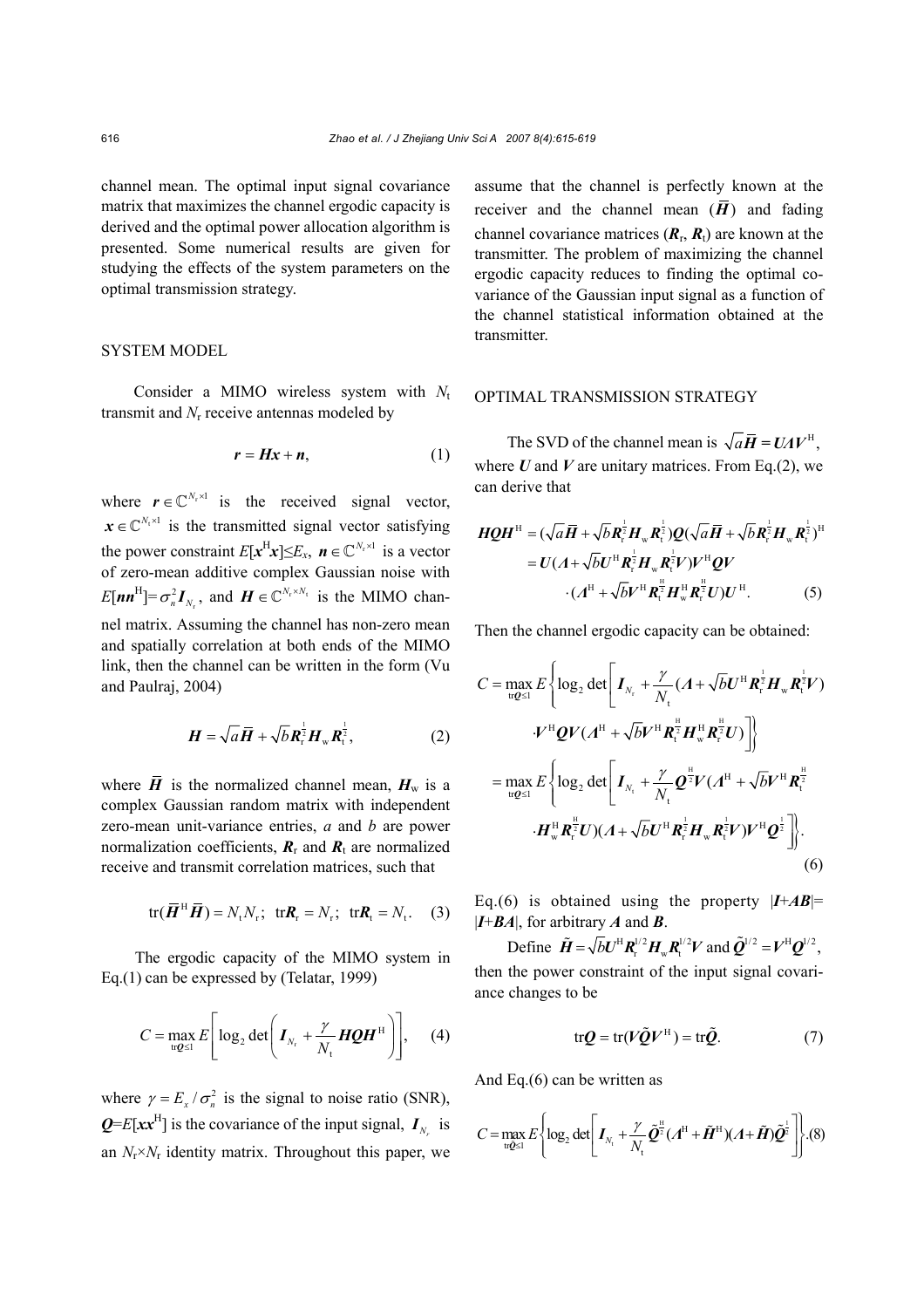As the expression  $\tilde{\mathbf{Q}}^{\text{H}/2} (\mathbf{\Lambda}^{\text{H}} + \tilde{\mathbf{H}}^{\text{H}})(\mathbf{\Lambda} + \tilde{\mathbf{H}})\tilde{\mathbf{Q}}^{1/2}$  is of non-central matrix-variate complex quadratic form, the optimization problem in Eq.(8) is difficult to solve. Therefore, we derive an upper bound of the ergodic capacity and find the optimal input signal covariance matrix to maximize the upper bound satisfying the power constraint.

Noting that the 'log<sub>2</sub>det' function is a concave function on the set of Hermitian positive-definite matrices (Telatar, 1999) and using Jensen's inequality, we can get the upper bound of Eq.(8)

$$
C \leq C_{\text{bound}} = \max_{\text{tr}\tilde{\mathbf{\mathcal{Q}}}\leq 1} \log_2 \det \left\{ \boldsymbol{I}_{N_{\text{t}}} + \frac{\gamma}{N_{\text{t}}} \tilde{\mathbf{\mathcal{Q}}}^{\frac{\text{H}}{2}} \right\}.
$$
\n
$$
\cdot E[(\boldsymbol{\Lambda}^{\text{H}} + \tilde{\boldsymbol{H}}^{\text{H}})(\boldsymbol{\Lambda} + \tilde{\boldsymbol{H}})]\tilde{\mathbf{\mathcal{Q}}}^{\frac{1}{2}} \right].
$$
\n(9)

From the definition of  $\tilde{H}$ , we can see that it is zero mean. Then

$$
E[(AH + \tilde{H}H)(A + \tilde{H})] = AHA + E(\tilde{H}H\tilde{H}),
$$
 (10) and

$$
E(\tilde{\boldsymbol{H}}^{\mathrm{H}}\tilde{\boldsymbol{H}})=bE[(\boldsymbol{V}^{\mathrm{H}}\boldsymbol{R}_{\mathrm{t}}^{\mathrm{H/2}}\boldsymbol{H}_{\mathrm{w}}^{\mathrm{H}}\boldsymbol{R}_{\mathrm{r}}^{\mathrm{H/2}}\boldsymbol{U})(\boldsymbol{U}^{\mathrm{H}}\boldsymbol{R}_{\mathrm{r}}^{\mathrm{1/2}}\boldsymbol{H}_{\mathrm{w}}\boldsymbol{R}_{\mathrm{t}}^{\mathrm{1/2}}\boldsymbol{V})]
$$

$$
=b\boldsymbol{V}^{\mathrm{H}}\boldsymbol{R}_{\mathrm{t}}^{\mathrm{H/2}}E(\boldsymbol{H}_{\mathrm{w}}^{\mathrm{H}}\boldsymbol{R}_{\mathrm{r}}\boldsymbol{H}_{\mathrm{w}})\boldsymbol{R}_{\mathrm{t}}^{\mathrm{1/2}}\boldsymbol{V}.
$$
(11)

As a complex Gaussian matrix,  $H_w$  can be noted by  $H_w \sim CN_{N_r, N_t} (\mathbf{0}_{N_r \times N_t}, I_{N_r} \otimes I_{N_t}),$  where  $\otimes$  denotes Kronecker product. For the Hermitian positivedefinite matrix  $\mathbf{R}_{r}$ , the matrix  $\mathbf{H}_{w}^{\text{H}} \mathbf{R}_{r} \mathbf{H}_{w}$  is of non-central matrix-variate complex quadratic form. From Theorem 7.7.1 in (Gupta and Nagar, 2000), we can derive that

$$
E(\tilde{\boldsymbol{H}}^{\mathrm{H}}\tilde{\boldsymbol{H}})=b\boldsymbol{V}^{\mathrm{H}}\boldsymbol{R}_{t}^{\mathrm{H}}N_{r}\boldsymbol{I}_{N_{t}}\boldsymbol{R}_{t}^{\frac{1}{2}}\boldsymbol{V}=bN_{r}\boldsymbol{V}^{\mathrm{H}}\boldsymbol{R}_{t}\boldsymbol{V}.
$$
 (12)

Substituting Eq. $(10)$  and Eq. $(12)$  into Eq. $(9)$ , the upper bound can be obtained as

$$
C_{\text{bound}} = \max_{\text{tr}\tilde{\mathbf{Q}} \leq 1} \log_2 \det \left( \mathbf{I}_{N_{\text{t}}} + \frac{\gamma}{N_{\text{t}}} \tilde{\mathbf{Q}}^{\frac{1}{2}} \Sigma \tilde{\mathbf{Q}}^{\frac{1}{2}} \right), \tag{13}
$$

where  $\mathbf{\Sigma} = A^H A + bN_r V^H \mathbf{R}_t V$  is a positive-definite matrix. Denoting the SVD of  $\Sigma$  to be  $U_{\Sigma} A_{\Sigma} U_{\Sigma}^{\rm H}$ ,

Eq.(13) can be written as

$$
C_{\text{bound}} = \max_{\text{tr}\tilde{\mathbf{Q}} \leq 1} \log_2 \det \left( \mathbf{I}_{N_{\text{t}}} + \frac{\gamma}{N_{\text{t}}} \tilde{\mathbf{Q}}^{\frac{11}{2}} \mathbf{U}_{\varSigma} \mathbf{A}_{\varSigma} \mathbf{U}_{\varSigma}^{\text{H}} \tilde{\mathbf{Q}}^{\frac{1}{2}} \right). (14)
$$

Define  $\mathcal{Q}_a^{\frac{1}{2}} = U_{\Sigma}^H \tilde{\mathcal{Q}}^{\frac{1}{2}}$ , then tr $\mathcal{Q}_a = \text{tr} \tilde{\mathcal{Q}}$ ,

$$
C_{\text{bound}} = \max_{\text{tr} \mathbf{Q}_a \leq 1} \log_2 \det \left( \mathbf{I}_{N_t} + \frac{\gamma}{N_t} A_{\Sigma} \mathbf{Q}_a \right). \tag{15}
$$

The matrix  $I_{N_1} + \gamma A_{\Sigma} Q_a / N_t$  being positive semidefinite and using Hadamard's inequality, the determinant in Eq.(15) is maximized when  $\mathbf{Q}_a$  is diagonal. The optimal signal covariance matrix that maximizes the upper bound of the ergodic capacity can be determined by  $Q = VU_{\Sigma}Q_{a}U_{\Sigma}^{H}V^{H}$ . Comparing it with the SVD of *Q*, we can see that the optimal transmission directions  $U_0 = VU_z$ .

From the above analysis, we can see that the optimal input signal covariance matrix boils down to a power allocation strategy when the optimal transmission directions are determined. Denote the *i*th diagonal element of the diagonal matrices *Q*a and *ΛΣ* to be  $\lambda_i$  and  $\lambda_{\Sigma i}$  respectively, with the elements being in nonincreasing order. The optimization problem is to find the optimal  $\lambda_i$  such that the following summation is maximized:

$$
C_{\text{bound}} = \max_{\lambda_i} \sum_{i=1}^{N_{\text{t}}} \log_2 \left( 1 + \frac{\gamma}{N_{\text{t}}} \lambda_{\Sigma i} \lambda_i \right) \text{ s.t. } \sum_{i=1}^{N_{\text{t}}} \lambda_i = 1. (16)
$$

The optimal  $\lambda_i$  ( $i=1, 2, ..., N_t$ ) in Eq.(16) can be obtained by water-filling (Vucetic and Yuan, 2004).

### NUMERICAL RESULTS

We consider a power normalization model with  $a=K/(K+1)$  and  $b=1/(K+1)$ , where *K* is the ratio of the power in the fixed (mean) component with respect to the average power in the fading components. Since  $a+b=1$ , for fixed total transmit power, the receiver SNR remains constant for any value of *K*.

The correlation matrices are generated using the practical channel model in (Bolcskei *et al*., 2003). There are uniform linear arrays at the transmitter and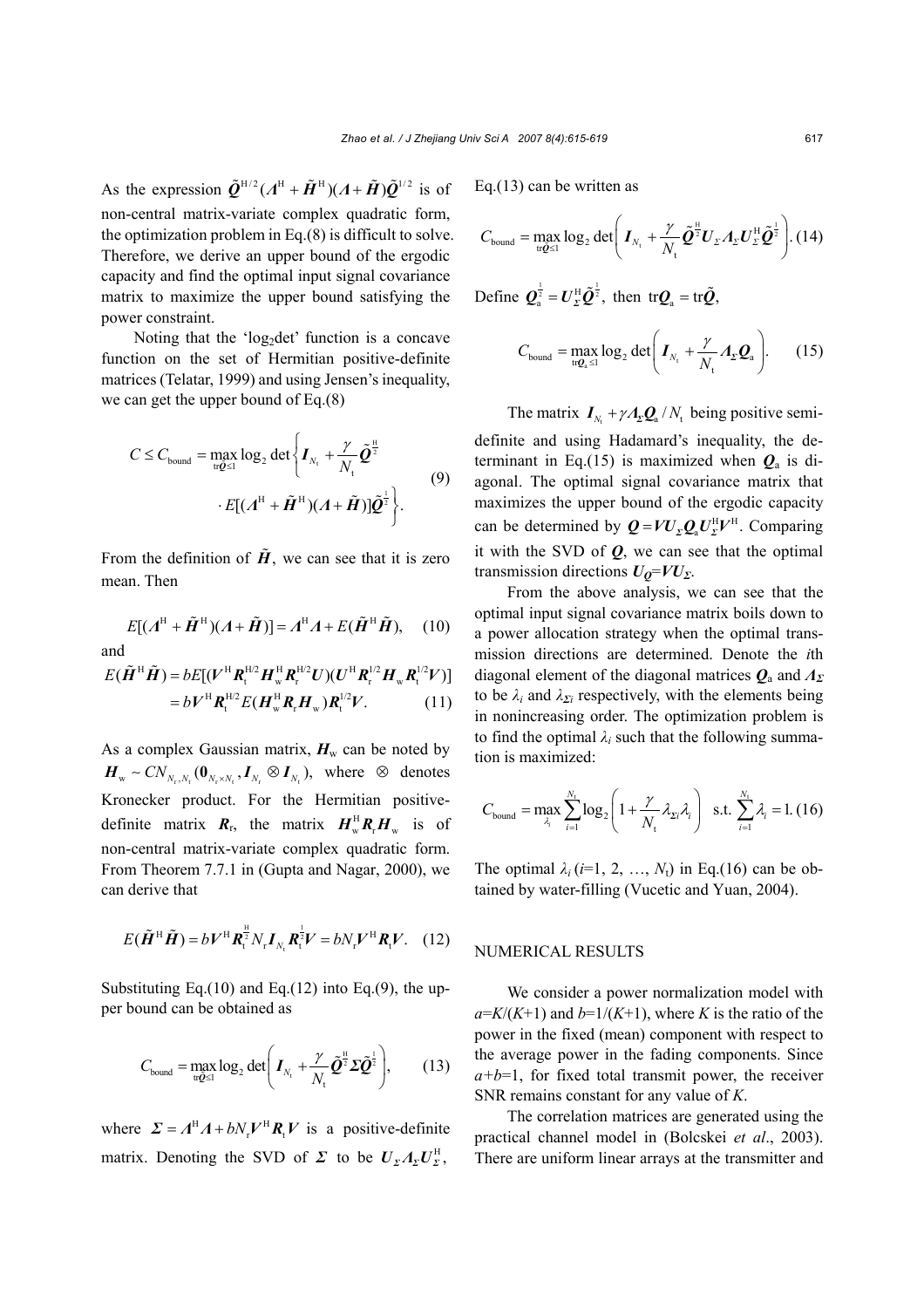the receiver. The antenna spacing between adjacent antennas (measured in number of wavelength *λ=c*/*f*, where  $f$  is the frequency of the narrowband signal) is denoted as  $d_r$  at the receiver and  $d_t$  at the transmitter. In all the following simulations, we assume  $d_r=1/2$ and  $d_f=1/2$ . The mean angle of arrival (AoA), mean angle of departure (AoD), receive angle spread and transmit angle spread are denoted as  $\theta_r$ ,  $\theta_t$ ,  $\sigma_r^2$ ,  $\sigma_t^2$ respectively and let  $\theta_r = \theta_r + \hat{\theta}_r$  and  $\theta_t = \theta_t + \hat{\theta}_t$  denote the actual AoA and AoD respectively, with  $\hat{\theta}_{\rm r} \sim N(0, \sigma_{\rm r}^2)$  and  $\hat{\theta}_{\rm t} \sim N(0, \sigma_{\rm t}^2)$ . With these assumptions, the  $(p,q)$ <sup>th</sup> entry of correlation matrices is given by

$$
\begin{cases}\nR_{\rm r}(p,q) = \exp[-j2\pi(q-p)d_{\rm r}\cos\theta_{\rm r}] \\
\cdot \exp\left\{-\frac{1}{2}[2\pi(q-p)d_{\rm r}\sigma_{\rm r}\sin\theta_{\rm r}]^2\right\} \\
R_{\rm t}(p,q) = \exp[-j2\pi(q-p)d_{\rm t}\cos\theta_{\rm t}] \\
\cdot \exp\left\{-\frac{1}{2}[2\pi(q-p)d_{\rm t}\sigma_{\rm r}\sin\theta_{\rm t}]^2\right\}\n\end{cases} (17)
$$

The mean matrix  $\overline{H}$  is generated using

$$
\overline{\boldsymbol{H}} = \sum_{i=1}^{P} \beta_i \boldsymbol{a}(\theta_{\mathrm{r},i}) \boldsymbol{a}^{\mathrm{T}}(\theta_{\mathrm{t},i}), \qquad (18)
$$

where *P* is the number of dominant parts,  $\beta_i$  is the complex amplitude of the *i*th path, and

$$
\boldsymbol{a}(\theta) = \begin{bmatrix} 1 & e^{j2\pi d \cos \theta} & \dots & e^{j2\pi (M-1)d \cos \theta} \end{bmatrix}^{\mathrm{T}}. \qquad (19)
$$

Fig.1 gives the upper bound of the ergodic capacity for 4×4 MIMO systems vs SNR. High levels of correlation are considered at both ends, with  $\theta_{\rm r} = \pi/2$ ,  $\theta_{\rm t} = \pi/2$ ,  $\sigma_{\rm r}^2 = \pi/64$ ,  $\sigma_{\rm t}^2 = \pi/128$ . The mean matrix is rank 1 and *K*=20. The curves denote three different power allocation strategies: optimal, equal and beamforming. We see that the optimal power allocation scheme has better capacity performance than beamforming and equal power allocation schemes. The optimal scheme tends to allocate power equally over the transmitters at high SNR and converges to beamforming when the SNR is small.



**system with different power allocation schemes**

Fig.2 shows the upper bound of ergodic capacity for 2×2 MIMO system with different *K*. The correlation and mean matrix parameters are the same as for Fig.1 and the SNR is set to 20 dB. This figure shows that the capacity of beamforming changes little in all the range of *K*. While the capacity of optimal and equal power allocation schemes decrease monotonically with  $K$ . When  $K$  is large enough, the optimal power allocation converges to beamforming, because when  $K$  is large, the fixed component has more power gain than the fading components, so that the optimal scheme tends to allocate all transmit power to the fixed component.



**Fig.2 Upper bound of ergodic capacity for 2×2 MIMO system with different** *K*

Fig.3 analyzes the effect of the transmit angle spread on the capacity upper bound for 4×4 MIMO system with optimal power allocation scheme. The system parameters are the same as those for Fig.1